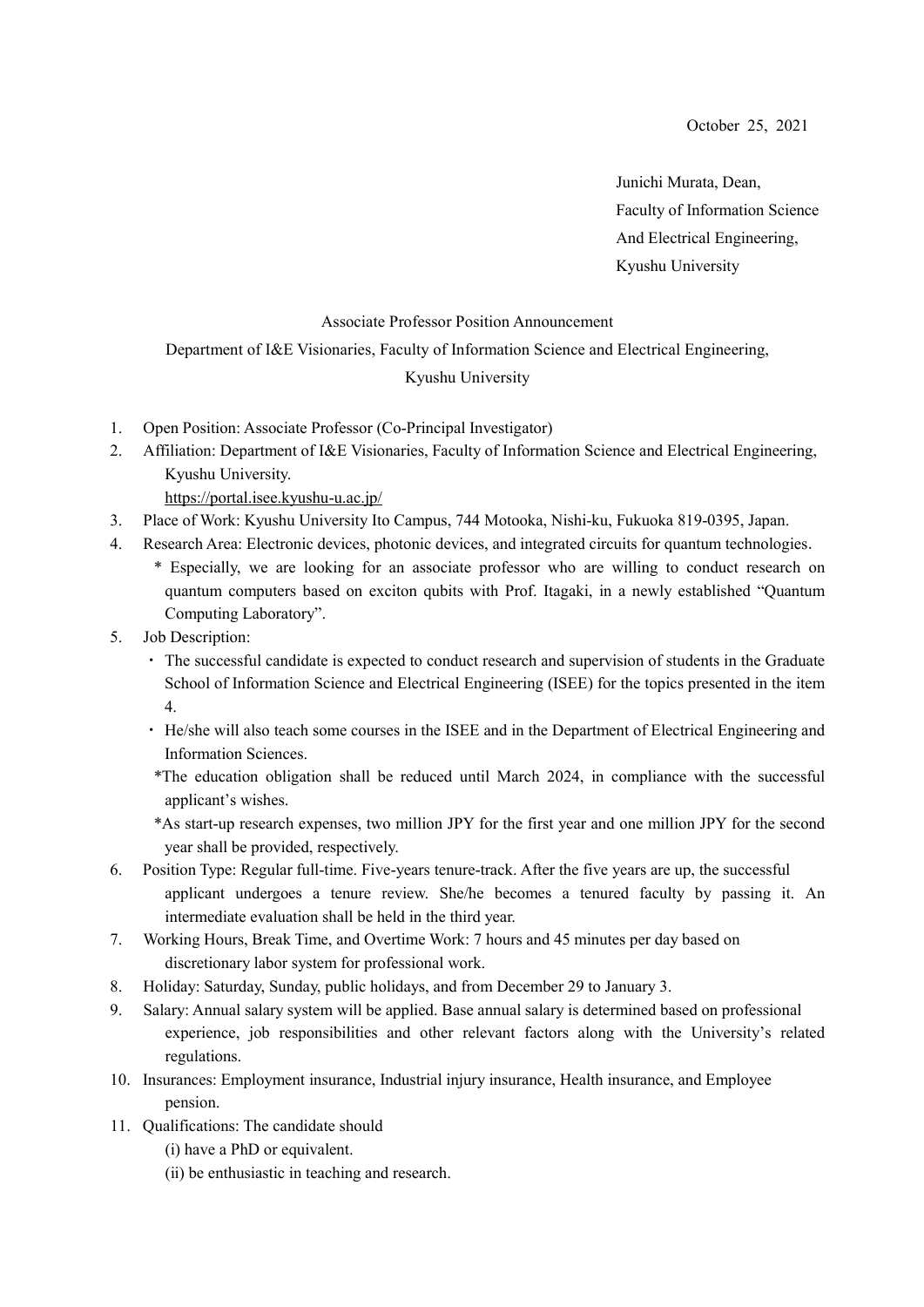- (ⅲ) able to teach, supervise, and give lectures in English.
- 12. Start Date: As soon as possible after decision (after April 1, 2022).
- 13. Application Documents:
	- (i) Curriculum vitae including the candidate's profile photo, education after high school, work experience, academic society memberships, social activities, awards, and other particularly notable entries.
	- (ii) A list of publications. Please categorize them based on the type of the publications such as peerreviewed journal papers, proceedings of international conferences, tutorial papers, books, invited talks, patents, etc. (showing h-index, impact factor, and times cited if any). As for papers, proceedings, and patents, please show all the authors' names listed in the order as printed in the article.
	- (iii) Reprints of five representative papers.
	- (iv) A summary of the candidate's current/past research and a research vision statement (around 1000

words plus figures).

- (v) Teaching Statement (around 1000 words plus figures).
- (vi) The candidate who belongs to a university must include a track record of securing research funding.

Please include the name of the funding, the title of the project, the information if you are the principal investigator or co-investigator, your affiliation, and the amount of the funding. The candidate who belongs to an industry must include the details of the research projects involved.

- (vii) The names, affiliations, and contact details of two referees.
- 14. Application Deadline: Received by March 4, 2022
- 15. Application submission: Electronic submissions will be accepted. Please put the set of documents to be submitted (i. e. of 13(i)-(vii)) in a folder and compress it with a password (preferably in ZIP file) and send by e-mail to the contact e-mail address presented in 16. Please make the subject of the email "Application for Associate Professor in Department of I&E Visionaries". If the file size of the compressed file exceeds 5MB, please email the URL of a location where the complete set of documents could be downloaded safely. Also, please email us the password for decompressing the compressed file separately. After receiving the application, the applicant will be notified with a confirmation of receipt. If you do not receive a confirmation of receipt within 24 hours (excluding weekends and holidays), please contact the following reference. The applications received after the deadline will not be considered for further screening.

## 16. Enquiries and contact:

Kenshi Hayashi (tel: +81-92-802-3747, e-mail: hayashi@ed.kyushu-u.ac.jp)

Professor, Department of I&E Visionaries, Faculty of Information Science and Electrical Engineering,

Kyushu University

- 17. Interview: Selected applicants will be asked to have an on-campus or online interview. The University does not cover travel expense for the interview.
- 18. Note:
	- (i) In line with the Basic Act for a Gender-Equal Society (Act No. 78 of 1999), Kyushu University is an equal opportunity employer: http://danjyo.kyushu-u.ac.jp.
	- (ii) Kyushu University is an equal opportunity employer and follows the principle of Basic Act for Persons with Disabilities (Act No. 84 of 1970), Act on Employment Promotion etc. of Persons with Disabilities (Act No. 123 of 1960, revised in 2013) and Act on the